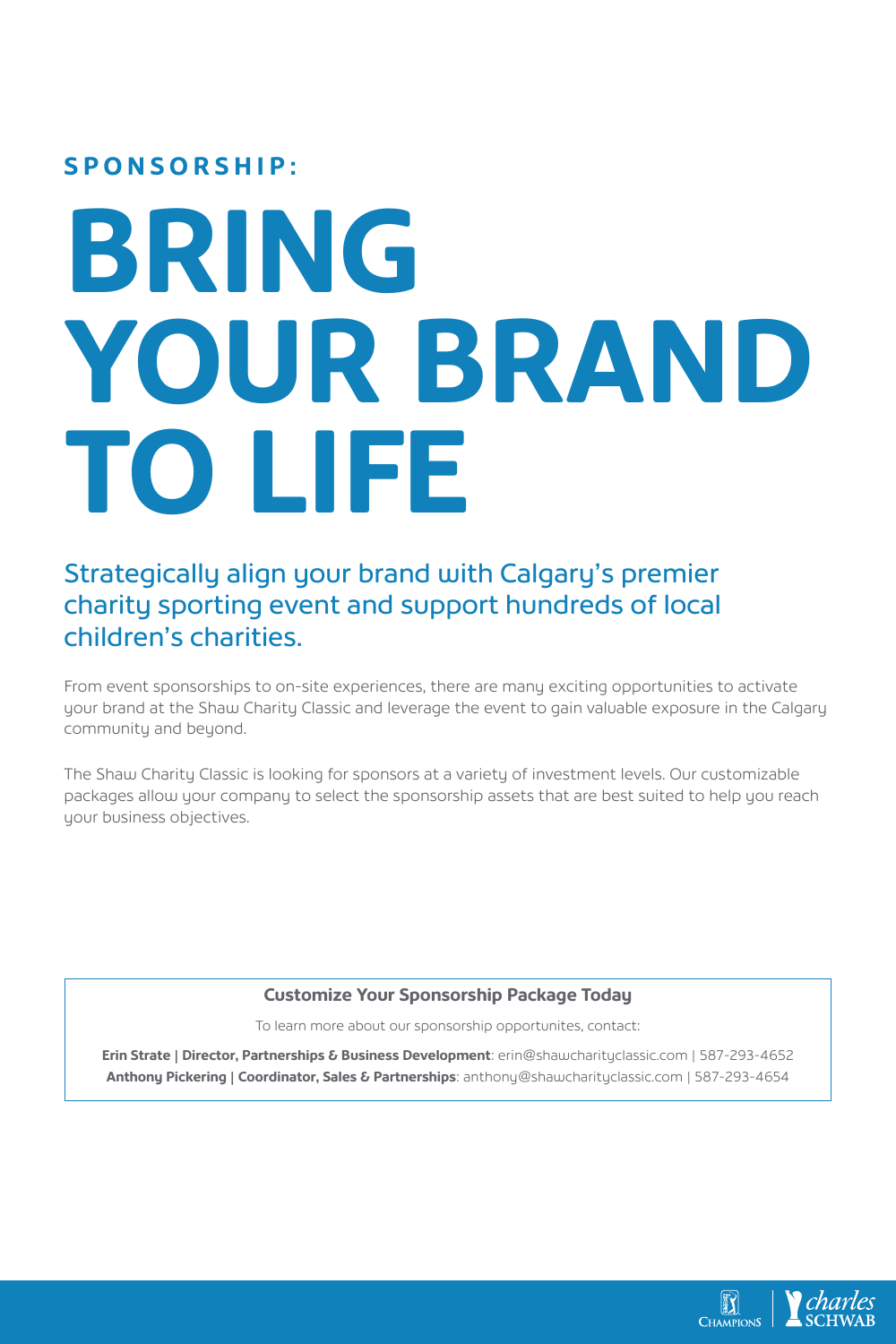

| <b>SPONSORSHIP OPPORTUNITIES</b>  |                                                                                                                                                                                                                                                                                                                                                                                                                                                                                                                                                                                                                                                                                                                         |              |
|-----------------------------------|-------------------------------------------------------------------------------------------------------------------------------------------------------------------------------------------------------------------------------------------------------------------------------------------------------------------------------------------------------------------------------------------------------------------------------------------------------------------------------------------------------------------------------------------------------------------------------------------------------------------------------------------------------------------------------------------------------------------------|--------------|
| <b>Asset</b>                      | <b>Brand Inclusion Details</b>                                                                                                                                                                                                                                                                                                                                                                                                                                                                                                                                                                                                                                                                                          | <b>Price</b> |
| <b>KidZone</b>                    | The [your company] Kidzone<br>Sponsor logo built into the "KZ" logo<br>Sponsor hotlink and KidZone section on the Shaw Charity Classic webpage<br>Dedicated KidZone section in the Spectator Guide<br>KidZone mentions in the Pairings Guide<br>Promotion of "KZ" in email marketing<br>$\bullet$<br>Promotion of "KZ" on Shaw Charity Classic social media accounts<br>Inclusion of "KZ" with sponsor name on course map<br>KidZone directional signage with sponsor name<br>$\bullet$<br>Sponsor logo exposure on all junior tickets<br>Company name mentioned in the Spectator Guide (20,000 distibuted)<br>$\bullet$<br>Sponsor name on two (2) on-site corporate supporter boards<br>One (1) Sponsorship available | <b>SOLD</b>  |
| <b>Volunteer</b><br><b>Centre</b> | <b>The {Your Company} Volunteer Centre</b><br>Company logo included on two large signs in the Volunteer Centre<br>Company name included on on-site directional signage<br>٠<br>Company logo and hotlink included on the volunteer webpage<br>$\bullet$<br>Company name included in email marketing to over 1,200 volunteers<br>$\bullet$<br>Company name mentioned in the Spectator Guide (20,000 distibuted)<br>$\bullet$<br>Company name mention in seven (7) volunteer orientation presentations to<br>over 1.200 volunteers<br>Company name or logo included on course map<br>$\bullet$<br>Company name on two (2) on-site corporate supporter boards<br>$\bullet$<br>One (1) Sponsorship available                 | \$10,000     |
| <b>Shuttle Buses</b>              | Logo on (30) 12" X 12" signs visibly placed on volunteer and spectator shuttle<br>$\bullet$<br>buses throughout tournament week<br>Sponsor logo and hotlink on the transportation page of the Shaw Charity<br>Classic website<br>Logo included on eight (8) signs located in the high traffic bus pick-up area<br>Sponsor name inclusion in select email marketing campaigns<br>Company name mentioned in the Spectator Guide (20,000 distibuted)<br>Sponsor name on two on-site corporate supporter boards<br>One (1) Sponsorship available                                                                                                                                                                            | \$5,500      |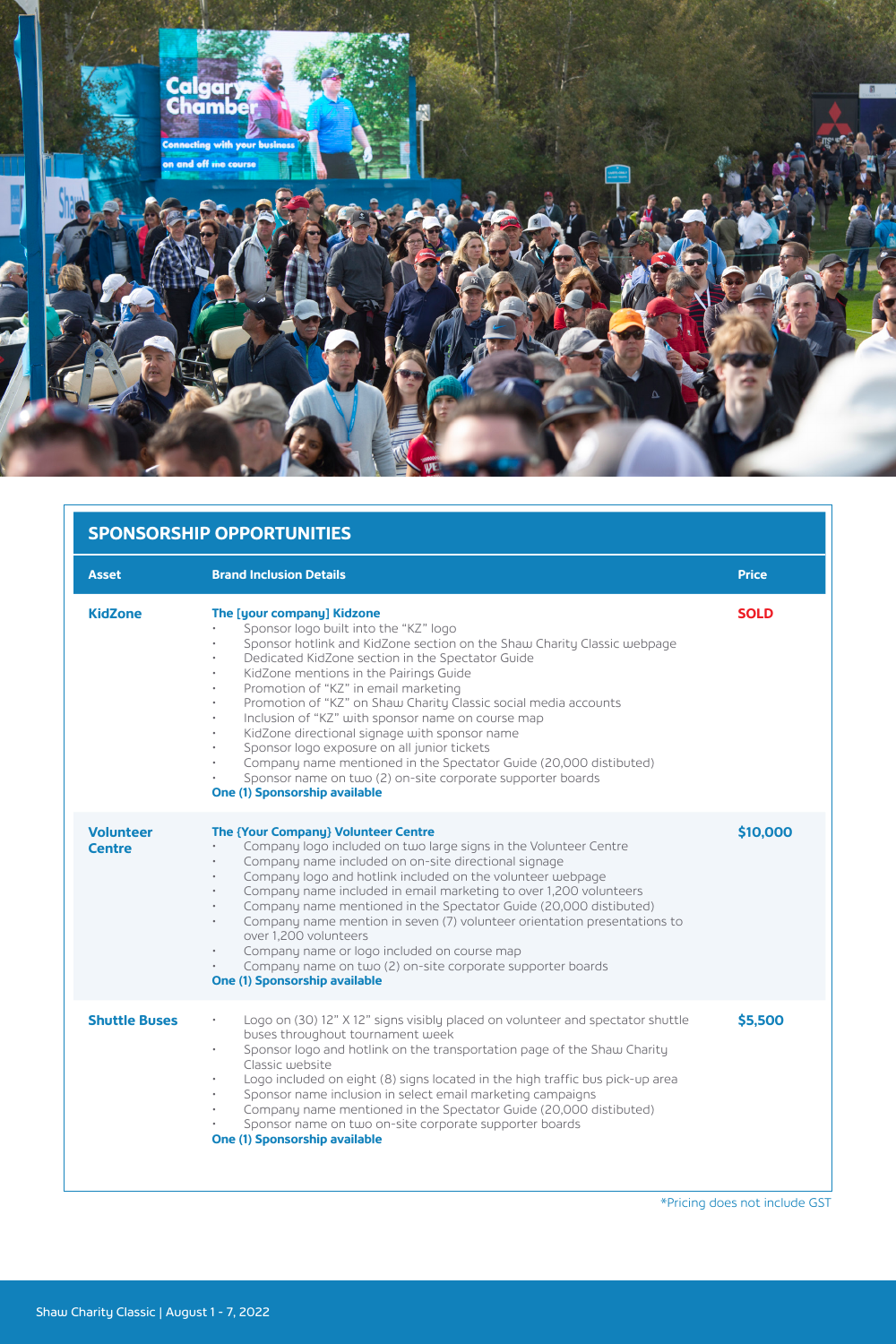| <b>Asset</b>                                                    | <b>Brand Inclusion Details</b>                                                                                                                                                                                                                                                                                                                                                                                                                                                                                                                                                                                                                                           | <b>Price</b>                             |
|-----------------------------------------------------------------|--------------------------------------------------------------------------------------------------------------------------------------------------------------------------------------------------------------------------------------------------------------------------------------------------------------------------------------------------------------------------------------------------------------------------------------------------------------------------------------------------------------------------------------------------------------------------------------------------------------------------------------------------------------------------|------------------------------------------|
| <b>Honourary</b><br><b>Observer</b><br><b>Experience</b>        | Honorary Observer Experience presented by [your company name]<br>Company logo recognition on branded signage located on the first tee-box<br>Company logo inclusion on the Honorary Observer information package<br>Company logo included on all sales collateral for the Honorary Observer<br>Experience<br>Company name mentioned in the Spectator Guide (20,000 distibuted)<br>$\bullet$<br>Company name or logo on Honorary Observer check-in tent<br>$\bullet$<br>Presenting sponsor recognition by announcer on the first tee-box<br>$\bullet$<br>Company name included on two (2) corporate supporter boards<br>$\bullet$<br><b>One (1) Sponsorship available</b> | <b>SOLD</b>                              |
| 18 Green<br><b>Skybox</b>                                       | 18 Green Skybox presented by [your company]<br>Naming rights to the 18 Green Skybox<br>Company logo included on welcome signage<br>Company logo included on credentials/tickets for skybox<br>Company logo included on tent gable<br>$\bullet$<br>Company name and logo displayed on Shaw Charity Classic website<br>Company name included on directional signage and course map<br><b>One (1) Sponsorship available</b>                                                                                                                                                                                                                                                 | \$15,000                                 |
| 17 Green<br><b>Skybox</b>                                       | 17 Green Skybox presented by [your company]<br>Naming rights to the 17 Green Skybox<br>$\ddot{\phantom{0}}$<br>Company logo included on welcome signage<br>Company logo included on credentials/tickets for suites<br>$\bullet$<br>Company logo included on tent gable<br>$\bullet$<br>Company name mentioned in the Spectator Guide (20,000 distibuted)<br>$\bullet$<br>Company name and logo displayed on Shaw Charity Classic website<br>$\bullet$<br>Company name included on directional signage and course map<br><b>One (1) Sponsorship available</b>                                                                                                             | <b>SOLD</b>                              |
| 17 Green<br><b>Suites</b>                                       | 17 Green Suites presented by [your company]<br>Naming rights to the 17 Green Suites<br>Company logo included on welcome signage<br>Company logo included on credentials/tickets for suites<br>Company logo included on tent gable<br>$\ddot{\phantom{0}}$<br>Company name mentioned in the Spectator Guide (20,000 distibuted)<br>Company name and logo displayed on Shaw Charity Classic website<br>$\bullet$<br>Company name included on directional signage and course map<br><b>One (1) Sponsorship available</b>                                                                                                                                                    | \$12,500                                 |
| <b>Premium</b><br><b>Pass Patio</b><br>(9 Green)                | Premium Pass Patio presented by [your company]<br>Naming rights to the Premium Pass Patio (9 Green)<br>Company logo included on welcome signage<br>Company logo included on tent gable<br>Company name mentioned in the Spectator Guide (20,000 distibuted)<br>$\bullet$<br>Company name and logo displayed on Shaw Charity Classic website<br>Company name included on directional signage and course map<br>One (1) Sponsorship available                                                                                                                                                                                                                              | <b>SOLD</b>                              |
| <b>Premium</b><br><b>Pass</b><br><b>Courtyard</b><br>(15 Green) | <b>Premium Pass Courtyard presented by [your company]</b><br>Naming rights to the Premium Pass Courtyard (15 Green)<br>Company logo included on welcome signage<br>Company logo included on tent gable<br>Company name mentioned in the Spectator Guide (20,000 distibuted)<br>Company name and logo displayed on Shaw Charity Classic website<br>$\bullet$<br>Company name included on directional signage and course map<br><b>One (1) Sponsorship available</b>                                                                                                                                                                                                       | <b>SOLD</b>                              |
| Fan<br><b>Experience</b><br>Area                                | The [your company] Fan Experience Area<br>Title Sponsor naming rights to the Fan Experience Area<br>Company logo to be build into the Fan Experience Area logo<br>$\bullet$<br>Company logo to be included on Fan Experience Area signage on-site<br>Company name included on on-site directional signage and course map<br>$\bullet$<br>Company name included in email marketing to over 10,000 subscribers<br>Company name included in the Pairings Guide<br>Company name mentioned in the Spectator Guide (20,000 distibuted)<br>٠<br>Company name on two (2) on-site corporate supporter boards                                                                      | (1) Title SOLD<br>(1) Presenting \$7,000 |

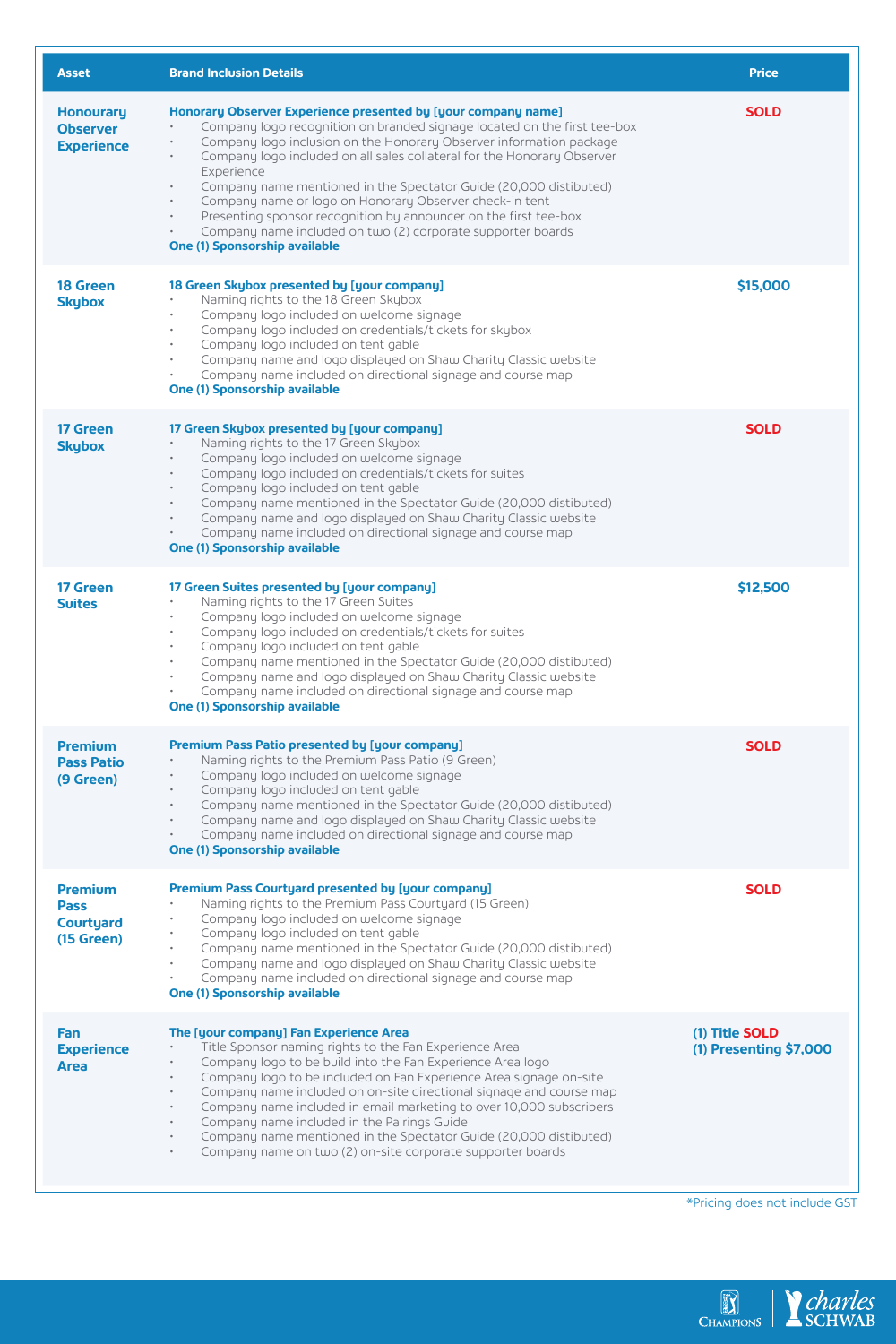| <b>Asset</b>                            | <b>Brand Inclusion Details</b>                                                                                                                                                                                                                                                                                                                                                                                                                                                                                                    | <b>Price</b> |
|-----------------------------------------|-----------------------------------------------------------------------------------------------------------------------------------------------------------------------------------------------------------------------------------------------------------------------------------------------------------------------------------------------------------------------------------------------------------------------------------------------------------------------------------------------------------------------------------|--------------|
| <b>Driving</b><br>Range                 | Driving Range presented by [your company]<br>Company logo included on Driving Range signage<br>Company name included on the course map<br>Company name mentioned in the Spectator Guide (20,000 distibuted)<br>Company name on two (2) on-site corporate supporter boards<br><b>One (1) Sponsorship available</b>                                                                                                                                                                                                                 | \$7,500      |
| <b>Hole-Yardage</b><br><b>Par Signs</b> | Company logo featured on a two-sided sign that displays the hole, yardage and par on<br>$\bullet$<br>9 holes (18 visible logos on the golf course)<br>Company name mentioned in the Spectator Guide (20,000 distibuted)<br>Company name on two (2) on-site corporate supporter boards<br><b>Five (5) Sponsorships available</b>                                                                                                                                                                                                   | \$6,000      |
| <b>Tee Fence</b>                        | Company logo displayed on the front of one of the Tee Fences<br>Company name on two (2) on-site corporate supporter boards<br>Company name mentioned in the Spectator Guide (20,000 distibuted)<br>Three (3) Sponsorships available                                                                                                                                                                                                                                                                                               | \$3,000      |
| <b>Valet Parking</b>                    | Company logo on valet parking signage, Friday - Sunday<br>Company logo on one large valet service sign and two directional signs<br>Company logo on the transportation webpage<br>$\bullet$<br>Company logo exposure in the championship information brochure<br>$\bullet$<br>Company name mentioned in the Spectator Guide (20,000 distibuted)<br>$\ddot{\phantom{0}}$<br>Company name on two (2) on-site corporate supporter boards<br><b>One (1) Sponsorships available</b>                                                    | \$5,000      |
| Quiet 'Eh'<br><b>Paddles</b>            | Company logo featured on two hundred (200) QUIET, EH! paddles used by over 500<br>volunteer marshals throughout the course<br>Company name and logo featured in the volunteer orientation<br>Company name mentioned in the Spectator Guide (20,000 distibuted)<br>Company name on two (2) on-site corporate supporter boards<br><b>One (1) Sponsorships available</b>                                                                                                                                                             | <b>SOLD</b>  |
| <b>Champions</b><br><b>Toast</b>        | Champions Toast presented by [your company]<br>Company logo to be featured on two signs inside the Shaw Clubhouse during the<br>Champions Toast<br>Company logo to be included on fifty (50) exclusive invitations to Champions Toast<br>Company name mentioned in the Spectator Guide (20,000 distibuted)<br>Sponsor name on two (2) on-site corporate supporter boards<br><b>One (1) Sponsorship available</b>                                                                                                                  | \$7,500      |
| <b>Golf Carts</b>                       | <b>Golf Carts powered by [your company]</b><br>Sponsor logo on eighty (80) 18" X 7" signs visibly placed on carts throughout the tour-<br>nament week, including three (3) spectator shuttle carts<br>Sponsor logo included on a large sign placed in front of the admissions tent indicating<br>$\bullet$<br>the pick-up point for spectator shuttles<br>Company name mentioned in the Spectator Guide (20,000 distibuted)<br>Sponsor name on two (2) on-site corporate supporter boards<br><b>One (1) Sponsorship available</b> | <b>SOLD</b>  |
| <b>Course Map</b>                       | Course Map presented by [your company]<br>Sponsor logo on large 22' course map<br>Sponsor logo on three (3) additional course maps located in high traffic areas through-<br>$\bullet$<br>out the course<br>Company name mentioned in the Spectator Guide (20,000 distibuted)<br>$\bullet$<br>Sponsor name on two (2) on-site corporate supporter boards<br>One (1) Sponsorship available                                                                                                                                         | <b>SOLD</b>  |
| <b>Autograph</b><br><b>Alley</b>        | <b>Autograph Alley presented by [your company]</b><br>Title Sponsor naming rights to Autograph Alley<br>Company logo to be included on Autograph Alley Signage on-site<br>Company name to be included on directional signage and the course map<br>Company name mentioned in the Spectator Guide (20,000 distibuted)<br>Company name on two (2) on-site corporate supporter boards                                                                                                                                                | \$10,000     |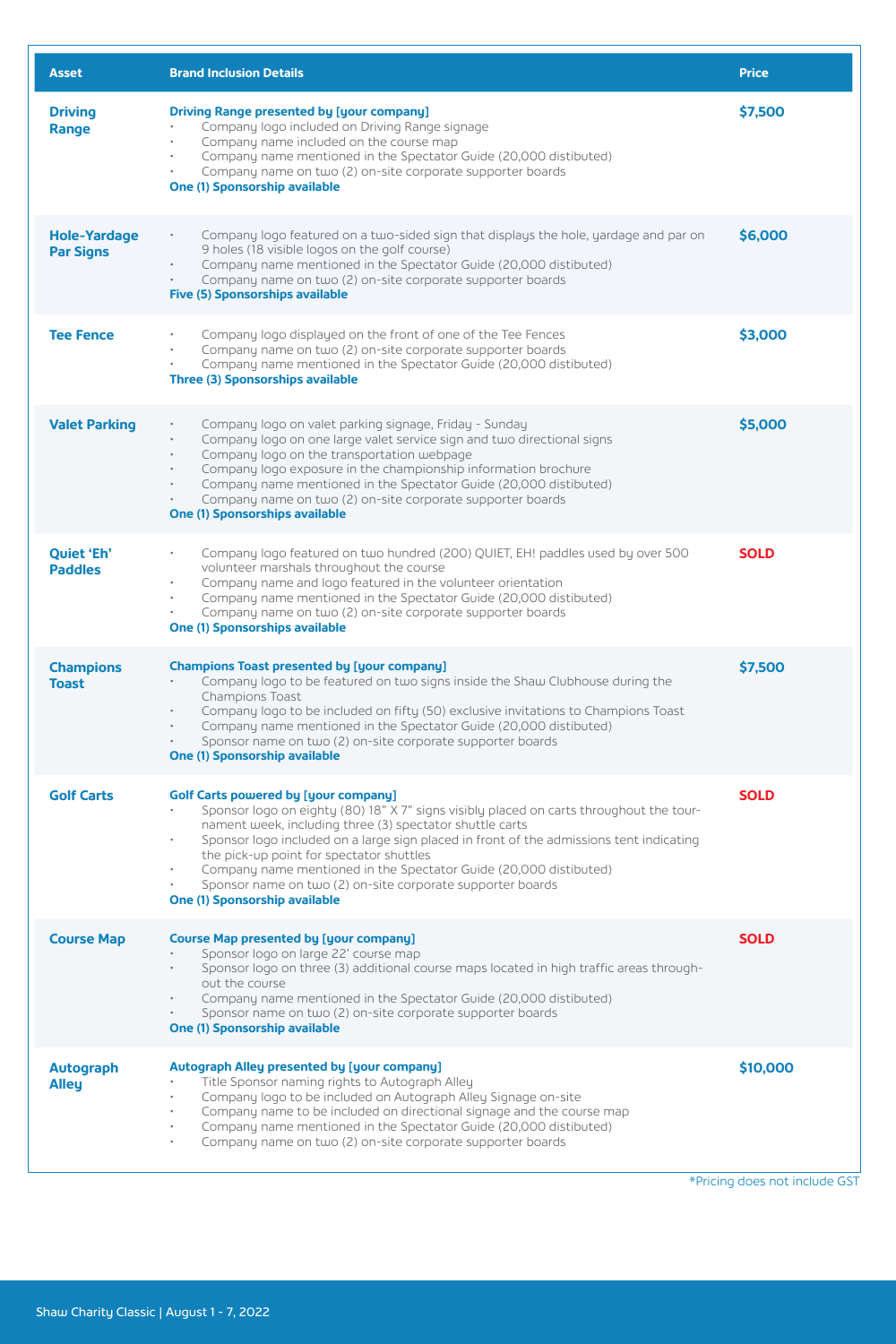| <b>Asset</b>                                                                | <b>Brand Inclusion Details</b>                                                                                                                                                                                                                                                                                                                                                                                                                                                                                                                                                                                                                          | <b>Price</b>                                  |
|-----------------------------------------------------------------------------|---------------------------------------------------------------------------------------------------------------------------------------------------------------------------------------------------------------------------------------------------------------------------------------------------------------------------------------------------------------------------------------------------------------------------------------------------------------------------------------------------------------------------------------------------------------------------------------------------------------------------------------------------------|-----------------------------------------------|
| <b>Putting</b><br><b>Green</b>                                              | Title Sponsor naming rights to the Putting Green<br>$\bullet$<br>Company logo to be included on Putting Green Signage where applicable<br>$\bullet$<br>Company name to be included on directional signage and on the course<br>$\bullet$<br>map<br>Company name on two (2) on-site corporate supporter boards<br>Company name mentioned in the Spectator Guide (20,000 distibuted)<br><b>One (1) Sponsorship available</b>                                                                                                                                                                                                                              | \$7,500                                       |
| <b>Digital</b><br><b>Marketing</b><br><b>Package</b>                        | 10-15 second digital ad placement on the 18 green video wall<br>٠<br>Logo exposure on over (40) corporate hospitality closed circuit televisions<br>Company name mentioned in the Spectator Guide (20,000 distibuted)<br>٠<br>One (1) sponsored social media post on SCC Platforms<br>Company name on two (2) on-site supporter boards<br>٠<br>Four (4) Packages available                                                                                                                                                                                                                                                                              | \$10,000                                      |
| Pro-Am<br><b>Swing</b><br><b>Analysis</b>                                   | Company logo on signage at the 18th hole during the Pro-Am days<br>$\bullet$<br>Company logo and branding in e-mail communication and videos to over<br>400 amateurs involved in the Pro-Am<br>Company name mentioned in the Spectator Guide (20,000 distibuted)<br>$\bullet$<br>Sponsor name on two (2) on-site corporate supporter boards<br>٠<br><b>One (1) Sponsorship available</b>                                                                                                                                                                                                                                                                | \$10,000                                      |
| <b>Women's</b><br><b>Day</b>                                                | Asset details will vary depending on level of sponsorship<br>Naming Rights to Women's Day<br>Company name to be built into Women's Day logo<br>Women's Day foursome package<br>Company logo included on select on-site signage<br>٠<br>Company logo on 18 Green video wall - Monday<br>$\bullet$<br>Company name on two (2) on-site corporate supporter boards<br>٠<br>Company name/or logo included in email marketing to all participants<br>$\bullet$<br>Activation opportunity on one (1) hole during Women's Day tournament<br>$\bullet$<br>Company name mentioned in the Spectator Guide (20,000 distibuted)<br>٠                                 | $(1)$ SOLD<br>$(1)$ SOLD<br>(2) Gold \$10,000 |
| 50/50<br><b>Raffle</b>                                                      | SCC 50/50 Raffle presented by [your company]<br>Title Sponsor naming rights to the SCC 50/50 raffle<br>Company logo to be built into the 50/50 raffle logo in the title sponsor<br>$\bullet$<br>position<br>Company logo included on all 50/50 signage on-site<br>Company name included in email marketing to over 10,000 subscribers<br>$\bullet$<br>Company name mentioned in the Spectator Guide (20,000 distibuted)<br>$\bullet$<br>Company name on two (2) on-site corporate supporter boards<br><b>One (1) Sponsorship available</b>                                                                                                              | \$10,000                                      |
| <b>Shootout</b><br>at the<br><b>Meadows</b><br><b>July TBD</b><br>(Evening) | Asset details will vary depending on level of sponsorship<br>Company logo to be included on select Shootout at the Meadows signage<br>on-site<br>Company name included in email marketing to over 200 Shaw Charity<br>Classic clients<br>Opportunity for company to provide branded giveaway to 200 Shootout<br>at the Meadows quests<br>Company name mentioned in the Spectator Guide (20,000 distibuted)<br>٠<br>Company name on two (2) on-site corporate supporter boards<br>٠                                                                                                                                                                      | (1) Title \$10,000<br>(1) Presenting \$7,500  |
| <b>Volunteer</b><br><b>Appreciation</b><br>Party<br>Saturday,<br>August 6th | <b>Volunteer Appreciation Party presented by [your company]</b><br>Company logo included on three (3) signs in the Volunteer Centre<br>Company logo included on place cards in the Volunteer Centre<br>٠<br>Company logo and hotlink included on the Shaw Charity Classic volunteer<br>webpage<br>Company name included in email marketing to all 2022 Volunteers<br>$\bullet$<br>Company name and logo featured in 7 volunteer orientation presentations<br>$\bullet$<br>to over 1.200 volunteers<br>Company name mentioned in the Spectator Guide (20,000 distibuted)<br>٠<br>Company name on two (2) on-site corporate supporter boards<br>$\bullet$ | \$7.500                                       |
| <b>Selfie Zone</b>                                                          | Selfie Zone presented by [your company]<br>One (1) 10 x 10 company branded selfie backdrop<br>$\bullet$<br>Company logo included on all Selfie Zone signage<br>$\bullet$<br>Company name to be included on directional signage and on the Fan<br>٠<br>Experience Area Map<br>Company name on two (2) on-site corporate supporter boards<br>Company name mentioned in the Spectator Guide (20,000 distibuted)                                                                                                                                                                                                                                            | \$7,500                                       |